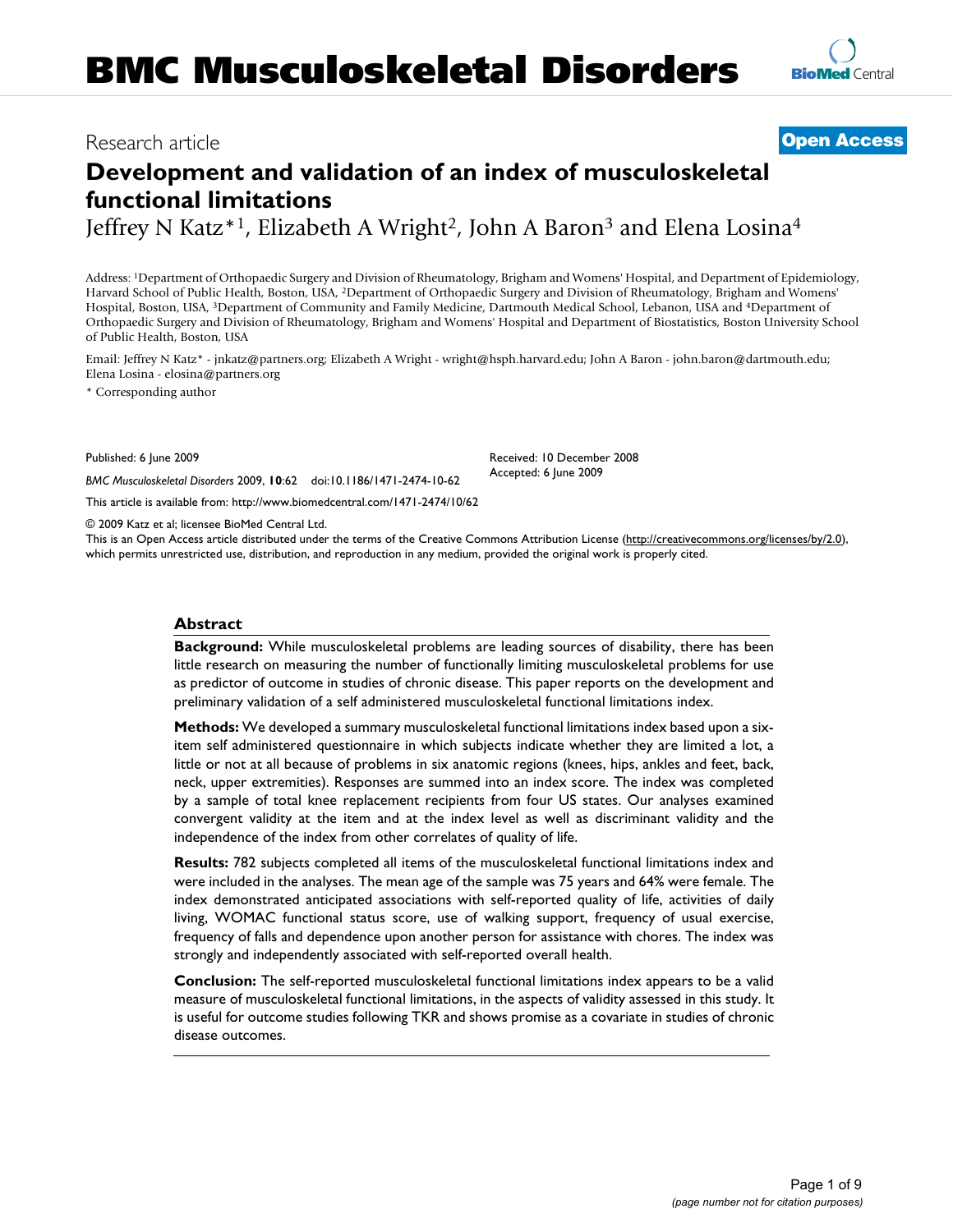# **Background**

Observational studies of the effects of interventions must take into account a wide range of factors that can also influence health outcomes in chronic disease. These include specific medical comorbidities, such as cardiovascular, respiratory, endocrine and other disorders; mental health, including anxiety and depression; and socioeconomic factors such as educational attainment, income and health insurance status. A large body of research has established methods for the measuring and adjusting for these domains [1-9].

Musculoskeletal problems have received less attention as potential correlates of a wide range of health outcomes in subjects with chronic diseases. We define musculoskeletal limitations as functionally limiting problems involving bones, joints, cartilage, soft tissues and other musculoskeletal structures. Examples include various forms of arthritis, tendonitis, bursitis, fracture, and regional musculoskeletal pain (low back, neck, shoulder, foot, knee, etc). While musculoskeletal problems are among the leading sources of disability, particularly in the elderly [10- 21], there has been little work to date on measuring the number of limiting musculoskeletal problems and using such measures as covariates in studies of chronic disease outcomes. Several scales measure functional status, a key outcome in patients with musculoskeletal conditions. But these scales do not attempt to capture the number of limiting musculoskeletal problems per se [22-24]. A single summary musculoskeletal limitations index score would provide an analytically efficient approach to accounting for this important domain. The index score could serve as a covariate to reflect the effect of musculoskeletal problems and attendant limitations on salient health outcomes.

The objective of this paper is to report on the development and preliminary validation of a self-report index of musculoskeletal functional limitations that aggregates the patient's functionally limiting musculoskeletal problems into a single score. We developed this index in the context of survey research on the outcome of total knee replacement in a cohort of US Medicare beneficiaries who had undergone elective total knee replacement two years prior to their participation in the survey.

# **Methods**

### *Development of the index of musculoskeletal limitation*

The index was developed by a group of orthopedic surgeons, rheumatologists, physical therapists, survey research personnel and methodologists. We conceptualized musculoskeletal functional limitation as the aggregation of individual regional musculoskeletal problems that influence subjects' ability to perform daily activities. Our approach to measuring this domain was to ask patients whether problems in specific anatomic regions (e.g. hip, back, neck) limited their daily activities. Subjects responded whether they were not limited, limited a little or limited a lot by problems in that anatomic area. Since this particular population had undergone total knee replacement, we listed both right and left knee and considered only the knee contralateral to the replaced one in the musculoskeletal limitations index. The structure of the questionnaire is shown in Table 1. The questionnaire is scored by summing the responses to each item (not limited = 0 points; limited a little = 1 point; limited a lot = 2 points) across all six items. The index has a theoretical range in score from 0 to 12. We pilot tested the instrument for acceptability in subjects with musculoskeletal problems.

# *Patients*

The source population for the study included Medicare recipients who had primary TKR in Ohio, Illinois, North Carolina or Tennessee in calendar year 2000. We used Medicare claims submitted by hospitals (Medicare Part A)

**Table 1: Subjects responses\* to the questions on the musculoskeletal functional limitations index.**

| Area                             | Has not limited my activities | Limited my activities a little | Limited my activities a lot | Missing   |
|----------------------------------|-------------------------------|--------------------------------|-----------------------------|-----------|
| Knee <sup>**</sup>               | 326 (35%)                     | 341 (37%)                      | 231 (25%)                   | 34 (3.7%) |
| <b>Hips</b>                      | 549 (59%)                     | 222 (24%)                      | 88 (9.4%)                   | 73 (7.8%) |
| <b>Back</b>                      | 434 (47%)                     | 267 (29%)                      | 157 (17%)                   | 74 (7.9%) |
| Hands, wrists, arms or shoulders | 508 (55%)                     | 269 (29%)                      | 73 (7.8%)                   | 82 (8.8%) |
| Feet and ankles                  | 535 (57%)                     | 229 (25%)                      | 92 (9.9%)                   | 76 (8.2%) |
| <b>Neck</b>                      | 649 (70%)                     | 159 (17%)                      | 44 (4.7%)                   | 80 (8.6%) |

\* Subjects are asked: "In the past four weeks, how much have problems in any of the following areas limited your activities?" (responses shown for all 932 respondents)

\*\*contralateral to the operated knee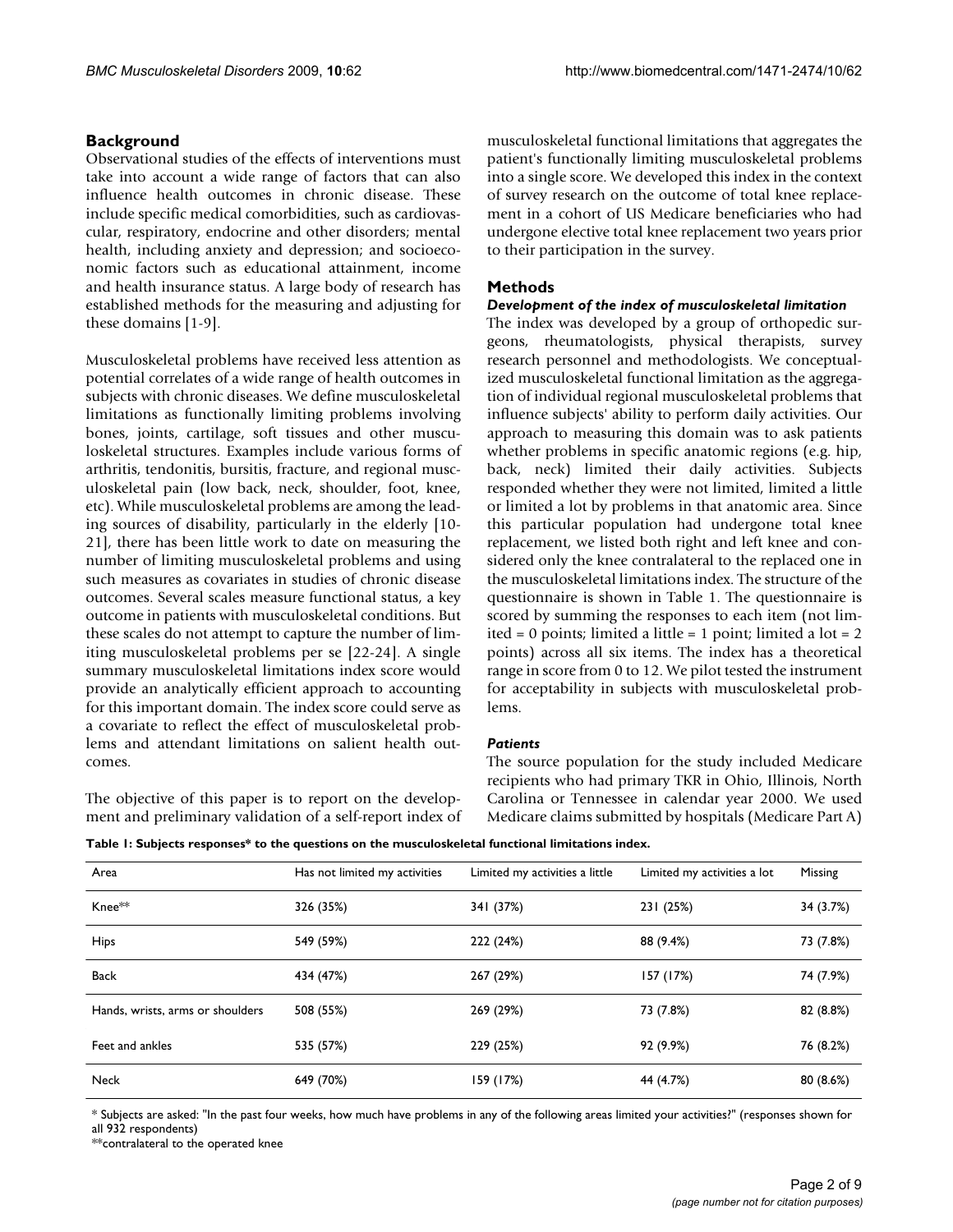or by surgeons (Medicare Part B) in the year 2000 to identify patients having primary TKR, as reported previously [25]. We excluded patients with claims indicating preexisting infection of the knee, metastatic cancer or bone cancer. To obtain complete claims histories, we also excluded patients who were enrolled in health maintenance organizations (HMOs), not enrolled in both parts of Medicare, under 65 or not resident in the United States. We also excluded patients having bilateral primary TKRs performed in the same hospitalization.

We stratified hospitals according to annual hospital volume of total knee replacement in the Medicare population. We randomly selected hospitals from these volume strata with probability proportional to number of discharges for TKR. We then randomly selected patients from hospitals to yield a stratified random sample.

# *Data Sources and Data Elements*

# *Medicare claims*

Claims data provided information on patient age, sex, arthritis diagnosis, medical comorbidity (assessed with a claims-based version of the Charlson comorbidity index [1,26] and whether the state Medicaid program paid the Medicare premiums. (This indicator identifies patients with income near the poverty level.)

# *Survey*

In 2002, two years after the subjects' procedures, the research team sent a letter inviting patients to participate, along with a book of ten postage stamps as a response incentive. Patients were asked to return the letter and indicate whether they wished to participate. Per protocol established by the Center for Medicare and Medicaid Services, the research team was not permitted to phone patients who either refused or never responded to the letters of invitation. The team sent three letters of invitation and included a survey questionnaire in the third.

# *Survey questionnaire data*

The questionnaire covered a wide range of topics. Most relevant to these analyses, the questionnaire included the musculoskeletal functional limitations index, as described above. It also assessed lower extremity functional status and pain with the Functional Status and Pain Scales of the WOMAC (Western Ontario and McMaster Universities Osteoarthritis Index) [22,27], a widely used measure of lower extremity pain and functional status in patients with osteoarthritis. The questionnaire included the Basic Activities of Daily Living Scale and the Intermediate Activities of Daily Living Scale from the Functional Status Questionnaire [23]. The Basic ADL Scale has three items that ask about eating, dressing or bathing; transferring from bed or chair; and walking indoors. The Intermediate ADL Scale has six items that ask about walking several

blocks; walking one block or several flights of stairs; doing work around the house; doing errands; driving a care or using public transportation; and doing vigorous activities. For each of these functional status scales, we took the mean response score of all of the items in the scale and transformed scores to 0–100, with 100 representing the best possible score. We asked patients to report on their overall health using a 0 to 100 scale, where 100 represented "the best health you can imagine" and 0 represented "the worst health you can imagine (death)." The questionnaire contained the five item mental health subscale of the SF-36, a valid measure of symptoms of depression and anxiety [28]. The questionnaire also contained a self report multi-item geriatric functional index that we modeled on prior work [29]. It queried patients about typical geriatric functional problems including incontinence and limitation due to fear of falling, poor vision, poor hearing, muscle weakness and medical conditions.

The questionnaire also had an item asking respondents how often they participated in recreational aerobic exercise for at least a half hour at a time, with aerobic exercise including walking, swimming, dancing, biking or other sports. The possible responses were never, less than once a week, a few times week and almost every day. We also asked patients whether in the last four weeks they used any musculoskeletal supportive devices for ambulation (such as a cane; yes or no). We asked how often they fell all the way to the ground or fell and hit a chair or stair in the last year (never, once, 2–3 times, > 3 times). Finally we asked patients how often they depended upon another person to do household chores, shopping or running errands that they could not do themselves (every day, 2–3 days/week, about 1 day/week, 1–3 times in the past 4 weeks, not at all).

# *Analyses*

Analyses were performed among subjects that completed all items on the index. We performed sensitivity analyses among subjects that left one or more items from the index missing; findings were essentially unchanged.

# *Missing data*

We calculated the number (proportion) of respondents who left each item of the musculoskeletal limitations index missing.

# *Item level validity*

We used generalized linear models to examine the association of each item in the musculoskeletal limitations index with the mean score on the Intermediate Activity of Daily Living Scale (IADL). We hypothesized that increasing levels of severity of the ordinally scaled musculoskeletal limitations items would be associated with worsening functional status, as measured by the IADL scale.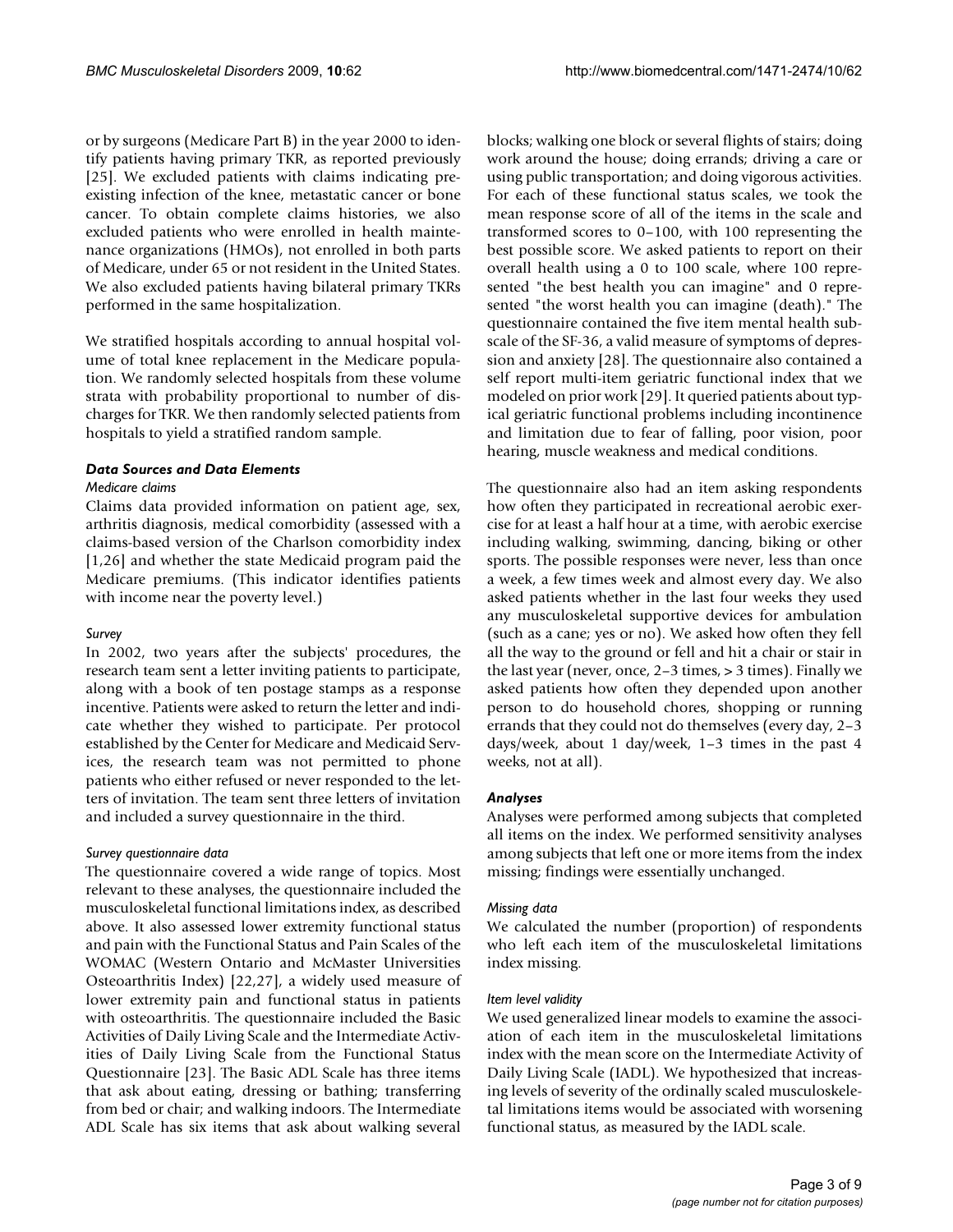### *Index level convergent validity*

We examined the correlation of the musculoskeletal functional limitations index score with three measures of functional status, the Basic Activities of Living Scale, the Intermediate Activities of Living Scale, the WOMAC functional status scale and 0–100 scale that captures several reported overall health. These analyses used the Spearman correlation coefficient. We hypothesized that increasingly severe musculoskeletal functional limitation would be associated with worse functional status or overall health, as measured by these instruments.

### *Discriminant validity*

We measured the association of the musculoskeletal functional limitations index with self-report level of exercise, use of a walking support, falls and dependence upon others for chores, shopping or errands. We assessed the difference in mean musculoskeletal index scores across the ordinal levels of these variables using generalized linear models. We hypothesized that increasing severity on the musculoskeletal limitations index would be associated with lower frequency of regular exercise, greater use of supportive devices, more frequent falls and more frequent dependence on others.

### *Independence of the association between musculoskeletal comorbidity and other measures of health status*

We examined the independent association of the musculoskeletal limitations index with the 0–100 self-reported overall health scale. These analyses adjusted for other measures of health burden, including medical comorbidity (Charlson Index), age and mental health status, as well as knee pain (assessed with the WOMAC pain scale) and sex. We used multiple linear regression with the 0–100 overall health rating scale as the dependent variable and each of the abovementioned variables as independent variables. We hypothesized that the musculoskeletal limitations index would be associated significantly with the overall health scale after adjustment for the other variables in the model.

We also examined the distribution of musculoskeletal functional limitations index scores among subjects with good WOMAC pain and functional status scores (greater than 80 and 70 respectively). We hypothesized that even among these patients with generally good lower extremity pain and functional status, there would be a wide range of musculoskeletal functional limitations scores.

# *Human Studies*

This study was approved by the Human Studies Committee of Partners HealthCare and Brigham and Women's Hospital, Boston. Patients received a letter containing the elements of informed consent and returned it to the investigators if there were interested in participating. A formal

consent form was not required by the Human Studies Committee because the research was non-interventional and minimal risk.

# **Results** *Cohort characteristics*

#### *Patient Recruitment*

As reported previously,[25] 1597 eligible patients were invited to participate. Of these, 230 (14%) refused, 365 (23%) did not respond to three letters of invitation and 1002 (63%) agreed to participate. Of those who agreed, 932 completed surveys (58% of those eligible).

We examined claims data to gain insight into differences between patients who completed surveys and those who either refused to participate or never answered the letters of invitation. Nonresponders tended to be slightly older (mean age 74.8 years) than responders (73.6 years,  $p =$ 0.001). Responders were more likely to be white (93%) than non-responders (89%,  $p = 0.005$ ). Fourteen percent of non-responders received Medicaid supplementation (a surrogate for low income) as compared with just 7% of participants ( $p < 0.0001$ ).

### *Baseline features*

The mean age of the sample was 75 years, (sd 5.5, range 66–94 years). Sixty-four per cent were female. Thirty-one percent of patients used a walking support, 44% engaged in aerobic exercise at least a few times a week, 18% had fallen at least twice in the past year and 24% depended at least once a week upon another person to do chores, shopping or errands. The mean score on the musculoskeletal functional limitations index was 3.1, with median 3, standard deviation 2.7 and range 0 to 12.

### *Missing data on musculoskeletal functional limitations index*

Of the 932 patients who completed surveys, 782 (84%) had complete data on all index items. Table 1 shows the responses to each item of the musculoskeletal functional limitations index. The proportion of missing values ranged from 3.7% to 8.8% for each anatomic area. Twenty-six subjects (2.8%) left all items missing.

### *Item level validity*

For each item in the index, the mean Intermediate Activity of Daily Living Score increased monotonically across the levels of severity  $(0 = no problem; 1 = limits my activities)$ a little; 2 = limits my activity a lot). Each of these associations was highly statistically significant ( $p < 0.0001$  for each). These differences are also highly clinically significant, ranging from an Intermediate ADL score of around 80 for patients who indicated that they did not have the particular musculoskeletal problem to around 50 for patients who indicated that the problem limited their activities a lot (Figure 1).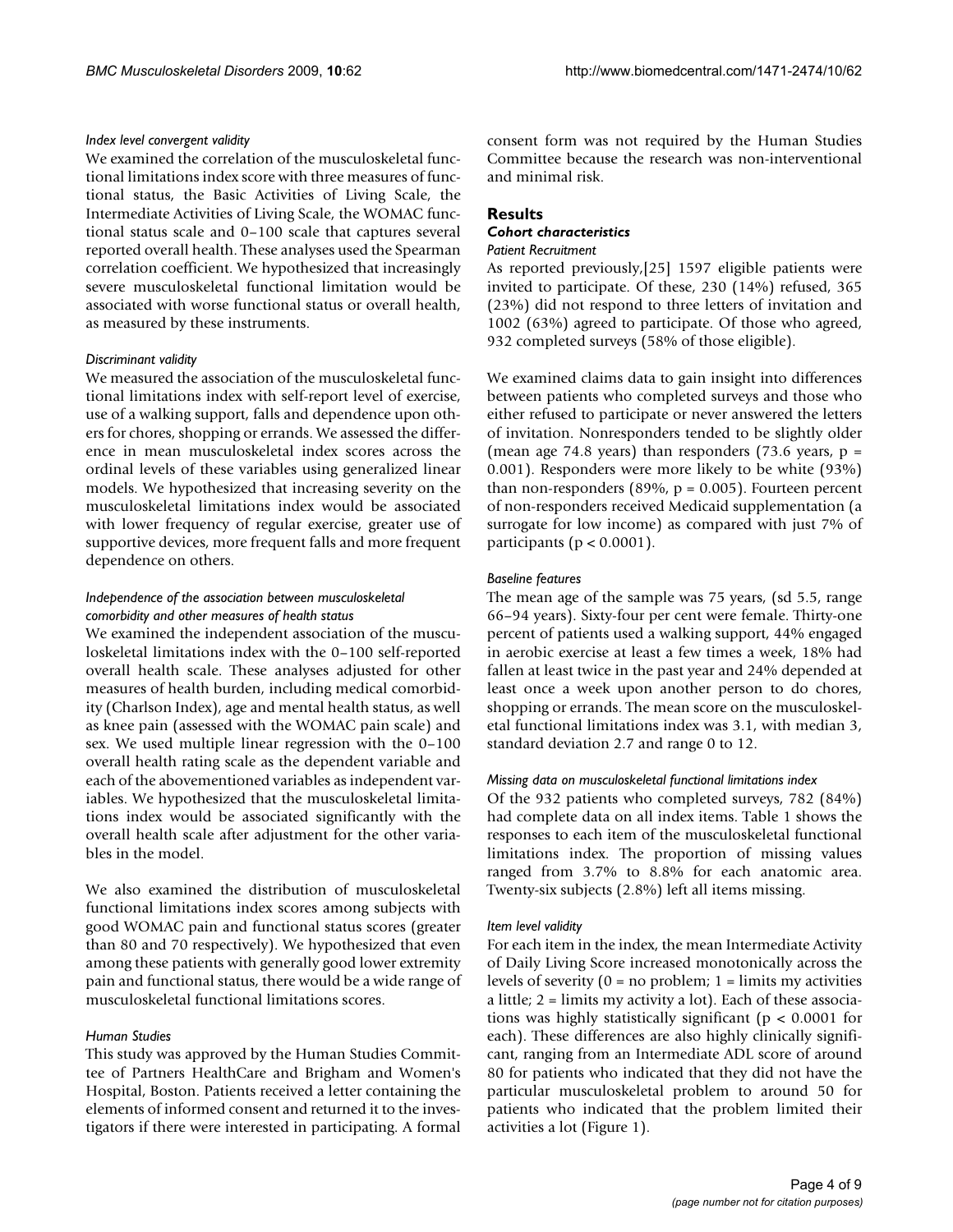

### Figure 1



### *Convergent validity*

The musculoskeletal functional limitations index had moderately strong correlations with three other measures of functional status: WOMAC function scale  $(r = 0.60)$ , Intermediate Activities of Daily Living Scale (r = 0.60) and Basic Activities of Daily Living Scale (r = 0.48) and a moderate correlation with the 0–100 self rated health scale (r = 0.40). Each of these Spearman correlation coefficients was statistically significant ( $p < 0.0001$  for each).

# *Discriminant validity*

Subjects that used a walking support had a mean musculoskeletal index score of 4.1 (95% CI 3.8, 4.4), as compared to subjects that did not use a walking support, who had a mean musculoskeletal index score of 2.3 (95% CI 2.1, 2.5). This difference was statistically significant ( $p <$ 0.0001). Self-reported exercise was associated with musculoskeletal comorbidity score. Subjects who stated that they never exercise regularly had mean musculoskeletal comorbidity scores of 3.4 (95% CI 3.1, 3.7), whereas subjects who stated that they exercised daily had mean musculoskeletal comorbidity scores of 2.1 (95% CI 1.7, 2.6). Similarly, subjects who reported no falls in the last year had a mean musculoskeletal index score of 2.4 (95% CI 2.2, 2.6) while those who reported more than three falls had a mean score of 5.7 (95% CI 4.8, 6.6). Finally, subjects who did not depend at all on another person to do daily activities had an index score of 2.1 (95% CI 1.9, 2.3) while those who depended on another person daily had mean scores of 4.9 (95% CI 4.3, 5.5). Each of these differences was highly statistically significant (p < 0.0001 for ordinal trend for each; Figure 2).

### *Independence of Association with Health Status*

We performed a multiple linear regression in which the dependent variable was self-rated overall health, reported by subjects on a 0 to 100 scale (worst health imaginable to best health imaginable). Independent variables included age, sex, knee pain (measured with the WOMAC pain scale), mental health status, medical comorbidity, musculoskeletal functional limitations index score and an index of geriatric conditions including incontinence, fear of falling, muscle weakness and difficulty with vision, hearing or memory. The three most important independent predictors of self reported health status, as reflected in the t-statistics, partial correlations and p-values associated with each variable were the musculoskeletal functional limitations index, the medical comorbidity index and the mental health scale (Table 2). In a sensitivity analysis we added the Intermediate Activities of Daily Living Scale to the regression model. It had a strong relationship with self reported health status ( $p = 0.0001$ ). With this ADL scale in the model, the musculoskeletal functional limitations index continued to have a significant association with self-reported health status ( $p = 0.0009$ ).

Among subjects with WOMAC Pain scores > 80 and WOMAC Functional Status scores > 70, the musculoskeletal functional limitations index ranged from 0 to 11. Half of these subjects had scores of 2 or greater and 22% had scores of 4 or greater.

# **Discussion**

We developed a six item self-report index of musculoskeletal functional limitation and administered it to a national sample of patients two years following total knee replacement. The index was developed by a multidisciplinary group of clinicians and methodologists ensuring content validity. The measure can be completed without assistance in 2–3 minutes. Our evaluation provides preliminary evidence of convergent validity at the item level and of convergent and discriminant validity at the index level.

Specifically, as hypothesized, the individual items have strong, monotonic associations with the Intermediate Activities of Daily Living Scale and the index score has moderately strong correlations (Spearman r = 0.44 to 0.64) with the WOMAC functional status scale, the Basic and Intermediate ADL Scores and a 0–100 rating scale of self-perceived overall health. The index distinguished subjects who use walking supports, experience falls, exercise regularly, and are dependent upon others for assistance from subjects who do not have these attributes. The index identifies musculoskeletal limitations even in patients with excellent WOMAC pain scores, indicating that it is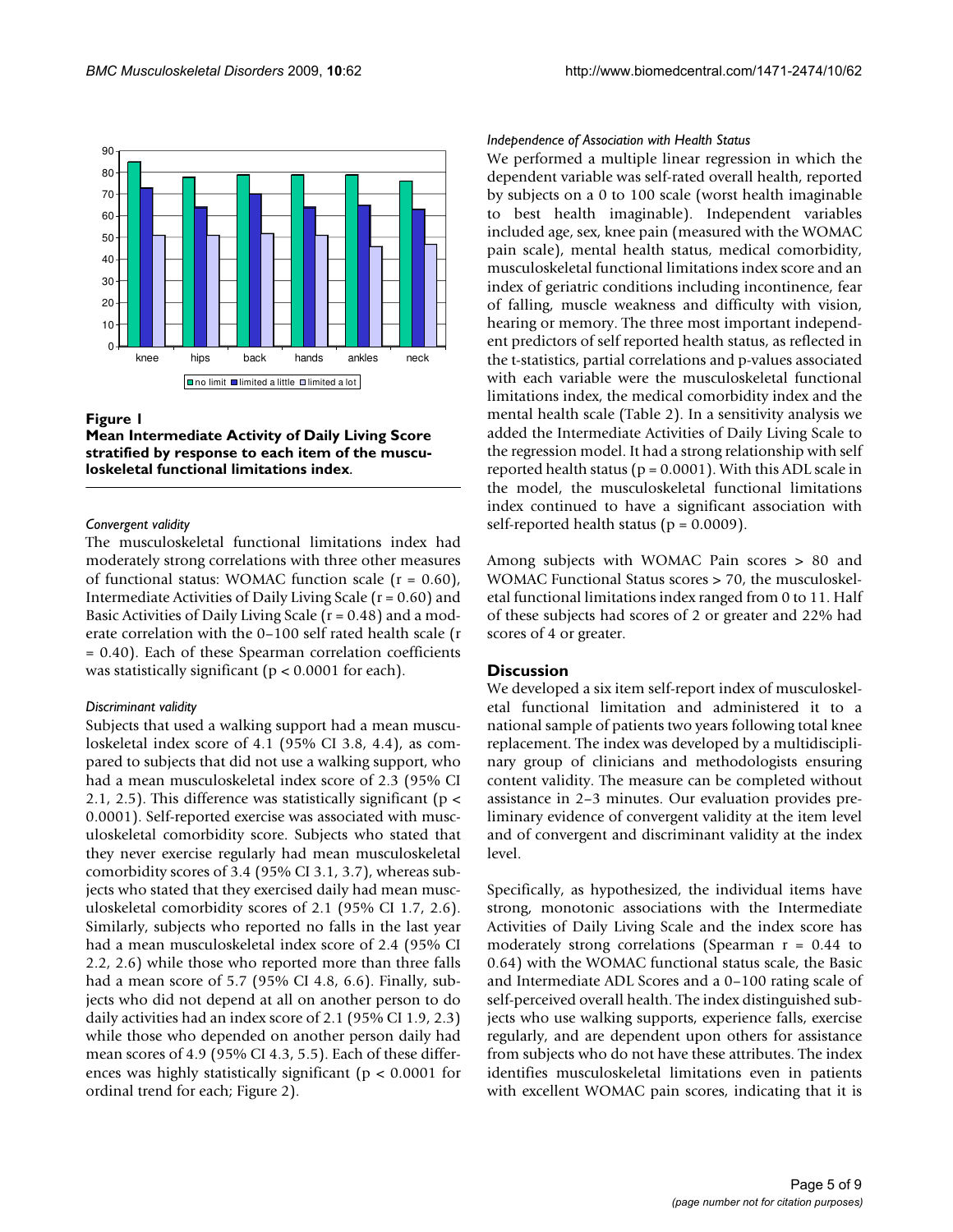

A) MSK index scores stratified by number of times depended on another person to do chores, errands





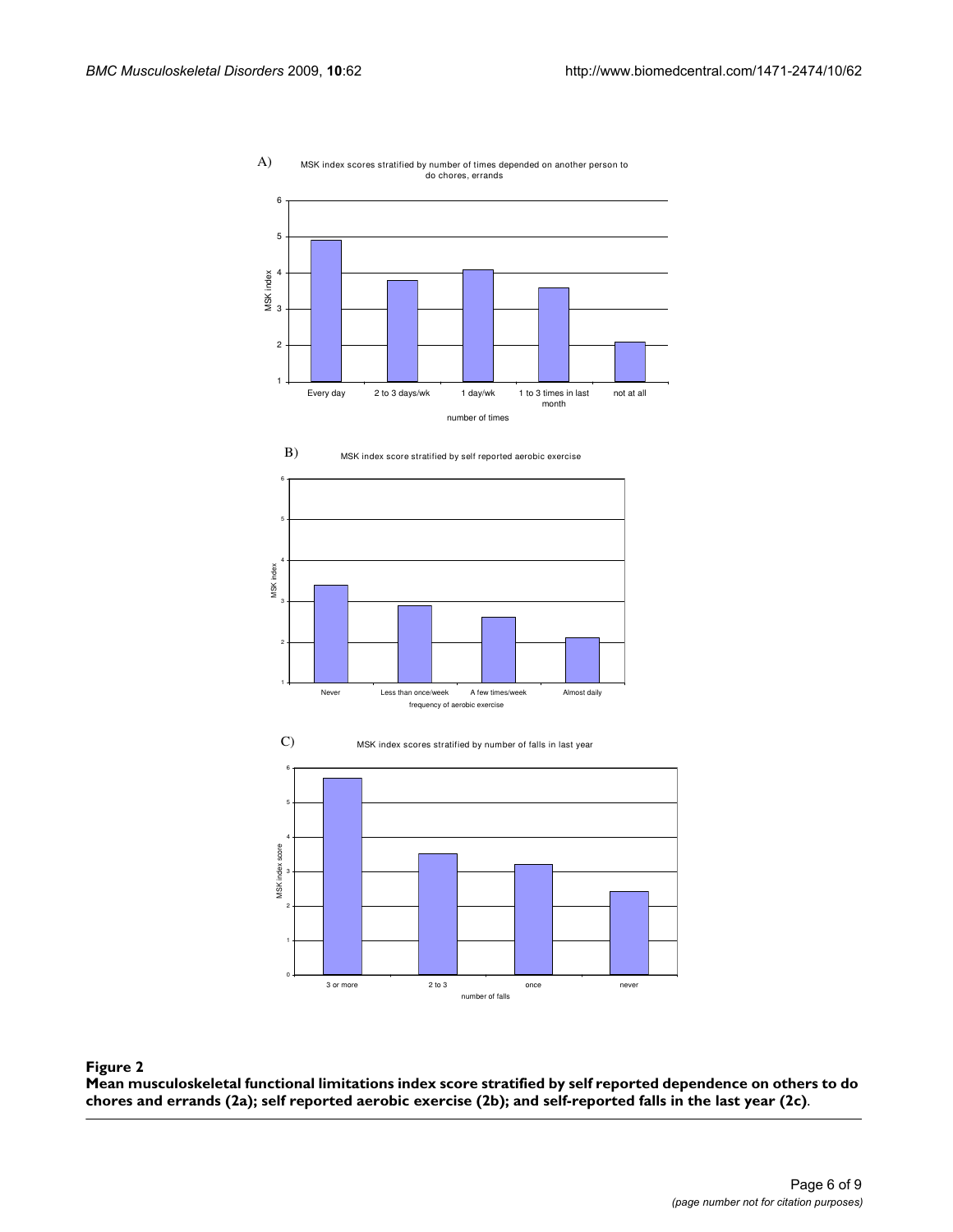not simply reflecting the results of TKR. The association between the musculoskeletal functional limitations index and self rated overall health persists after adjusting for the effects of age, pain, geriatric functional problems, mental health and medical comorbidity. Thus the musculoskeletal functional limitations index adds additional information not captured in these other more traditional measures.

Prior literature provides strong evidence for the effect of musculoskeletal problems on disability at the individual and population levels. The 1996 United Kingdom Survey of Disability documented that among the various conditions giving rise to disability, musculoskeletal disorders accounted by far for the greatest population-attributable fraction of disability (30%) [30]. Similarly, a population based survey in Finland documented that musculoskeletal disorders accounted for the largest losses in health related quality of life, followed by mental health disorders [14]. Similar findings have been reported from Australia, Italy, the United States and New Zealand, among other countries [19-21,31]. Despite these sobering findings of the pervasive effect of musculoskeletal problems on health outcomes, we are aware of no prior efforts to formally capture the number of functional limitations with a single score.

We performed our analyses in the subset of patients that completed all items on the index. In field settings, some patients will choose to leave certain items blank, for a variety of reasons. For example, in our study 16% of respondents left one or more items missing. The benefits and drawbacks of various options for addressing missing data likely vary across studies; hence investigators will need to make decisions best suited to their studies. We suggest in general that investigators consider the whole scale as missing if fewer than four of six items are completed, and that they calculate a mean for the completed items if four or five items are completed.

We have weighted each problem equally because the data in Figure 1 suggest similar impact on functional status. We rated the different levels of severity (no limitations, limited a little, limited a lot) as 0, 1 and 2. We recognize that alternative weighting schemes might influence the associations between index score and outcomes of interest. We did not explore alternative weighting schemes in this initial paper describing the index because there was no compelling clinical rationale. We also recognize that using the index as a single numerical variable in analyses may yield different findings from using is as a categorical variable. The issue of weighting and variable specification should be explored in future work on the index.

The strengths of this study include the large, national sample and the fact that subjects and research assistants were blinded to the hypotheses of the analyses. The sample of Medicare beneficiaries undergoing total knee replacement is apt because the subjects' age and advanced arthritis put them at risk for multiple musculoskeletal problems, yet the subjects are also medically stable enough to have been considered candidates for major surgery. The TKR population is useful for validation because these patients are at risk for other musculoskeletal problems, including osteoarthritis at other sites, as well as other comorbidities.

While this population offers distinct advantages, further work in patients with other chronic diseases across a broader age range would add to the generalizability of these analyses. In particular, further work should be done in populations that do not share in common prior exposure to a single orthopedic surgery, as this feature of our

| Independent variable             | Parameter estimate | Standard error | T۸      | P-value  | <b>Partial Correlation</b> |
|----------------------------------|--------------------|----------------|---------|----------|----------------------------|
| MSK functional limitations index | $-1.31$            | 0.22           | $-5.93$ | < 0.0001 | 0.23                       |
| <b>WOMAC Pain</b>                | 0.05               | 0.02           | 2.35    | 0.0190   | 0.09                       |
| Medical comorbidity              | $-2.54$            | 0.49           | $-5.16$ | < 0.0001 | 0.20                       |
| Mental health                    | 0.20               | 0.03           | 6.32    | < 0.0001 | 0.24                       |
| Geriatric problems               | $-1.06$            | 0.29           | $-3.64$ | 0.0003   | 0.14                       |
| Age                              | $-0.11$            | 0.09           | $-1.15$ | 0.25     | 0.05                       |
| Female gender                    | $-1.23$            | 1.05           | $-1.17$ | 0.24     | 0.05                       |

\* self rated quality of life is dependent variable and ranges from 0 = worst health possible to 100 = best health imaginable

^T statistic has one degree of freedom for each variable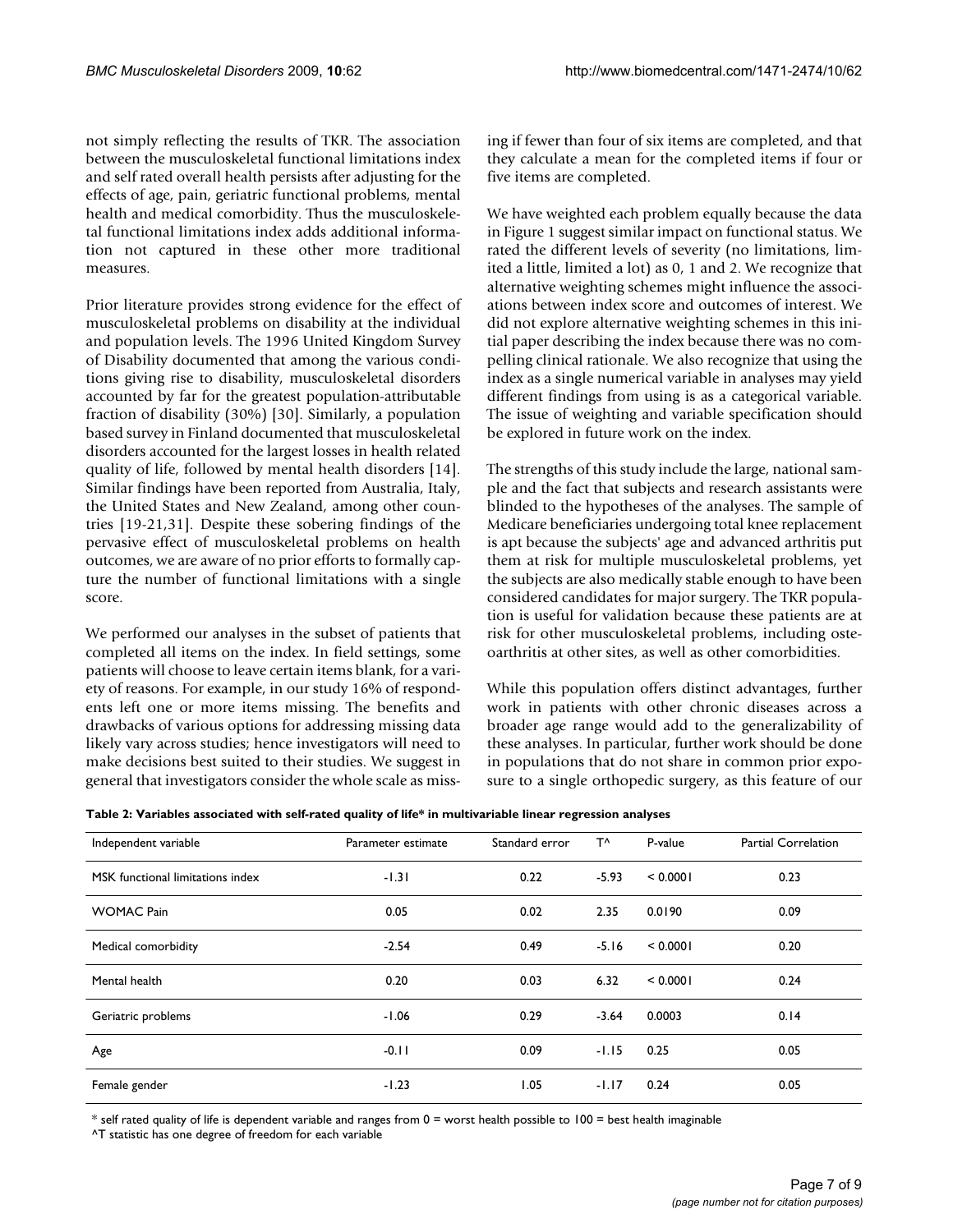cohort may have influenced the pattern of musculoskeletal problems reported. For example, TKR patients are more likely to be female and obese than the general population. The study is also limited by lack of a physical examination to substantiate evidence of musculoskeletal limitation and by the predominance of lower limb symptoms in our sample. We were not permitted to contact patients multiple times over a short period and therefore were unable to document test-retest reliability in this sample. This is an important goal for future work with the index. We are reassured that self administered measures of comorbidity have been shown to be reproducible [3,7]. Our cross sectional design precluded using the index to predict future health status or utilization or to document responsiveness; these are important goal for future research using longitudinal designs. Finally, we were not able to exclude patients with subsequent TKRs and thus some of the limitations observed might arise from contralateral knee OA or TKR.

# **Conclusion**

We recommend further evaluation and validation in additional populations and settings, and in studies with a range of outcomes, including mortality and complications of management. For now, we conclude that the musculoskeletal functional limitations index has preliminary evidence of validity. We suggest that investigators use this measure to assess musculoskeletal functional limitations as a covariate and potential confounder in epidemiologic studies and trials involving patients with chronic disease.

# **Competing interests**

The authors declare that they have no competing interests.

# **Authors' contributions**

JNK led the design of the MSK functional limitations index, wrote the paper and contributed to devising the analytic policy. JAB provided methodological oversight and critically read the manuscript. EAW performed data management. EL led the statistical analysis and critically commented upon the paper.

# **Acknowledgements**

We thank Anne H. Fossel for assistance with data collection and project management. The authors were supported by grants from the National Institutes of Health: NIH P60 AR 47782 and NIH K24 AR 02123. The funding source had no role in the design, analysis, or reporting of the manuscript or the decision of when and where to publish it.

The authors were supported by grants from the National Institutes of Health: NIH P60 AR 47782 and NIH K24 AR 02123. The funding source had no role in the design, analysis, or reporting of the manuscript or the decision of when and where to publish it.

# **References**

1. Charlson ME, Pompei P, Ales KL, MacKenzie CR: **[A new method of](http://www.ncbi.nlm.nih.gov/entrez/query.fcgi?cmd=Retrieve&db=PubMed&dopt=Abstract&list_uids=3558716) [classifying prognostic comorbidity in longitudinal studies:](http://www.ncbi.nlm.nih.gov/entrez/query.fcgi?cmd=Retrieve&db=PubMed&dopt=Abstract&list_uids=3558716) [development and validation.](http://www.ncbi.nlm.nih.gov/entrez/query.fcgi?cmd=Retrieve&db=PubMed&dopt=Abstract&list_uids=3558716)** *J Chronic Dis* 1987, **40:**373-83.

- 2. Holman CD, Preen DB, Baynham NJ, Finn JC, Semmens JB: **[A multi](http://www.ncbi.nlm.nih.gov/entrez/query.fcgi?cmd=Retrieve&db=PubMed&dopt=Abstract&list_uids=16168346)[purpose comorbidity scoring system performed better than](http://www.ncbi.nlm.nih.gov/entrez/query.fcgi?cmd=Retrieve&db=PubMed&dopt=Abstract&list_uids=16168346) [the Charlson index.](http://www.ncbi.nlm.nih.gov/entrez/query.fcgi?cmd=Retrieve&db=PubMed&dopt=Abstract&list_uids=16168346)** *J Clin Epidemiol* 2005, **58:**1006-14.
- 3. Katz JN, Chang LC, Sangha O, Fossel AH, Bates DW: **[Can comor](http://www.ncbi.nlm.nih.gov/entrez/query.fcgi?cmd=Retrieve&db=PubMed&dopt=Abstract&list_uids=8551813)[bidity be measured by questionnaire rather than medical](http://www.ncbi.nlm.nih.gov/entrez/query.fcgi?cmd=Retrieve&db=PubMed&dopt=Abstract&list_uids=8551813) [record review?](http://www.ncbi.nlm.nih.gov/entrez/query.fcgi?cmd=Retrieve&db=PubMed&dopt=Abstract&list_uids=8551813)** *Med Care* 1996, **34:**73-84.
- 4. Klabunde CN, Potosky AL, Legler JM, Warren JL: **[Development of](http://www.ncbi.nlm.nih.gov/entrez/query.fcgi?cmd=Retrieve&db=PubMed&dopt=Abstract&list_uids=11146273) [a comorbidity index using physician claims data.](http://www.ncbi.nlm.nih.gov/entrez/query.fcgi?cmd=Retrieve&db=PubMed&dopt=Abstract&list_uids=11146273)** *J Clin Epidemiol* 2000, **53:**1258-67.
- 5. Parmelee PA, Thuras PD, Katz IR, Lawton MP: **[Validation of the](http://www.ncbi.nlm.nih.gov/entrez/query.fcgi?cmd=Retrieve&db=PubMed&dopt=Abstract&list_uids=7836636) [Cumulative Illness Rating Scale in a geriatric residential pop](http://www.ncbi.nlm.nih.gov/entrez/query.fcgi?cmd=Retrieve&db=PubMed&dopt=Abstract&list_uids=7836636)[ulation.](http://www.ncbi.nlm.nih.gov/entrez/query.fcgi?cmd=Retrieve&db=PubMed&dopt=Abstract&list_uids=7836636)** *J Am Geriatr Soc* 1995, **43:**130-7.
- 6. Rozzini R, Frisoni GB, Ferrucci L, *et al.*: **[Geriatric Index of Comor](http://www.ncbi.nlm.nih.gov/entrez/query.fcgi?cmd=Retrieve&db=PubMed&dopt=Abstract&list_uids=12147566)[bidity: validation and comparison with other measures of](http://www.ncbi.nlm.nih.gov/entrez/query.fcgi?cmd=Retrieve&db=PubMed&dopt=Abstract&list_uids=12147566) [comorbidity.](http://www.ncbi.nlm.nih.gov/entrez/query.fcgi?cmd=Retrieve&db=PubMed&dopt=Abstract&list_uids=12147566)** *Age Ageing* 2002, **31:**277-85.
- 7. Sangha O, Stucki G, Liang MH, Fossel AH, Katz JN: **[The Self-Admin](http://www.ncbi.nlm.nih.gov/entrez/query.fcgi?cmd=Retrieve&db=PubMed&dopt=Abstract&list_uids=12687505)[istered Comorbidity Questionnaire: a new method to assess](http://www.ncbi.nlm.nih.gov/entrez/query.fcgi?cmd=Retrieve&db=PubMed&dopt=Abstract&list_uids=12687505) [comorbidity for clinical and health services research.](http://www.ncbi.nlm.nih.gov/entrez/query.fcgi?cmd=Retrieve&db=PubMed&dopt=Abstract&list_uids=12687505)** *Arthritis Rheum* 2003, **49:**156-63.
- 8. Sundararajan V, Henderson T, Perry C, Muggivan A, Quan H, Ghali WA: **[New ICD-10 version of the Charlson comorbidity index](http://www.ncbi.nlm.nih.gov/entrez/query.fcgi?cmd=Retrieve&db=PubMed&dopt=Abstract&list_uids=15617955)**<br>predicted in-hospital mortality. *J Clin Epidemiol* 2004, **[predicted in-hospital mortality.](http://www.ncbi.nlm.nih.gov/entrez/query.fcgi?cmd=Retrieve&db=PubMed&dopt=Abstract&list_uids=15617955)** *J Clin Epidemiol* 2004, **57:**1288-94.
- 9. Young WW, Kohler S, Kowalski J: **[PMC Patient Severity Scale:](http://www.ncbi.nlm.nih.gov/entrez/query.fcgi?cmd=Retrieve&db=PubMed&dopt=Abstract&list_uids=8063570) [derivation and validation.](http://www.ncbi.nlm.nih.gov/entrez/query.fcgi?cmd=Retrieve&db=PubMed&dopt=Abstract&list_uids=8063570)** *Health Serv Res* 1994, **29:**367-90.
- 10. Bronnum-Hansen H, Juel K, Davidsen M: **[The burden of selected](http://www.ncbi.nlm.nih.gov/entrez/query.fcgi?cmd=Retrieve&db=PubMed&dopt=Abstract&list_uids=16835386) [diseases among older people in Denmark.](http://www.ncbi.nlm.nih.gov/entrez/query.fcgi?cmd=Retrieve&db=PubMed&dopt=Abstract&list_uids=16835386)** *J Aging Health* 2006, **18:**491-506.
- 11. Leroux I, Dionne CE, Bourbonnais R, Brisson C: **[Prevalence of](http://www.ncbi.nlm.nih.gov/entrez/query.fcgi?cmd=Retrieve&db=PubMed&dopt=Abstract&list_uids=16142880) [musculoskeletal activity limitation and associated factors](http://www.ncbi.nlm.nih.gov/entrez/query.fcgi?cmd=Retrieve&db=PubMed&dopt=Abstract&list_uids=16142880) among adults in the general population in the 1998 Quebec [Health Survey.](http://www.ncbi.nlm.nih.gov/entrez/query.fcgi?cmd=Retrieve&db=PubMed&dopt=Abstract&list_uids=16142880)** *J Rheumatol* 2005, **32:**1794-804.
- 12. Makela M, Heliovaara M, Sievers K, Knekt P, Maatela J, Aromaa A: **[Musculoskeletal disorders as determinants of disability in](http://www.ncbi.nlm.nih.gov/entrez/query.fcgi?cmd=Retrieve&db=PubMed&dopt=Abstract&list_uids=8501482) [Finns aged 30 years or more.](http://www.ncbi.nlm.nih.gov/entrez/query.fcgi?cmd=Retrieve&db=PubMed&dopt=Abstract&list_uids=8501482)** *J Clin Epidemiol* 1993, **46:**549-59.
- 13. Merikangas KR, Ames M, Cui L, *et al.*: **[The impact of comorbidity](http://www.ncbi.nlm.nih.gov/entrez/query.fcgi?cmd=Retrieve&db=PubMed&dopt=Abstract&list_uids=17909130) [of mental and physical conditions on role disability in the US](http://www.ncbi.nlm.nih.gov/entrez/query.fcgi?cmd=Retrieve&db=PubMed&dopt=Abstract&list_uids=17909130) [adult household population.](http://www.ncbi.nlm.nih.gov/entrez/query.fcgi?cmd=Retrieve&db=PubMed&dopt=Abstract&list_uids=17909130)** *Arch Gen Psychiatry* 2007, **64:**1180-8.
- 14. Saarni SI, Harkanen T, Sintonen H, *et al.*: **[The impact of 29 chronic](http://www.ncbi.nlm.nih.gov/entrez/query.fcgi?cmd=Retrieve&db=PubMed&dopt=Abstract&list_uids=16960751) [conditions on health-related quality of life: a general popula](http://www.ncbi.nlm.nih.gov/entrez/query.fcgi?cmd=Retrieve&db=PubMed&dopt=Abstract&list_uids=16960751)[tion survey in Finland using 15D and EQ-5D.](http://www.ncbi.nlm.nih.gov/entrez/query.fcgi?cmd=Retrieve&db=PubMed&dopt=Abstract&list_uids=16960751)** *Qual Life Res* 2006, **15:**1403-14.
- 15. Salaffi F, De Angelis R, Stancati A, Grassi W: **[Health-related quality](http://www.ncbi.nlm.nih.gov/entrez/query.fcgi?cmd=Retrieve&db=PubMed&dopt=Abstract&list_uids=16396701) [of life in multiple musculoskeletal conditions: a cross-sec](http://www.ncbi.nlm.nih.gov/entrez/query.fcgi?cmd=Retrieve&db=PubMed&dopt=Abstract&list_uids=16396701)tional population based epidemiological study. II. The MAP-[PING study.](http://www.ncbi.nlm.nih.gov/entrez/query.fcgi?cmd=Retrieve&db=PubMed&dopt=Abstract&list_uids=16396701)** *Clin Exp Rheumatol* 2005, **23:**829-39.
- 16. Saltzman CL, Zimmerman MB, O'Rourke M, Brown TD, Buckwalter A, Johnston R: [Impact of comorbidities on the measurement](http://www.ncbi.nlm.nih.gov/entrez/query.fcgi?cmd=Retrieve&db=PubMed&dopt=Abstract&list_uids=17079392) **[of health in patients with ankle osteoarthritis.](http://www.ncbi.nlm.nih.gov/entrez/query.fcgi?cmd=Retrieve&db=PubMed&dopt=Abstract&list_uids=17079392)** *J Bone Joint Surg Am* 2006, **88:**2366-72.
- 17. Siebens HC: **[Musculoskeletal problems as comorbidities.](http://www.ncbi.nlm.nih.gov/entrez/query.fcgi?cmd=Retrieve&db=PubMed&dopt=Abstract&list_uids=17370373)** *Am J Phys Med Rehabil* 2007, **86:**S69-78.
- 18. Sprangers MA, de Regt EB, Andries F, *et al.*: **[Which chronic condi](http://www.ncbi.nlm.nih.gov/entrez/query.fcgi?cmd=Retrieve&db=PubMed&dopt=Abstract&list_uids=11004416)[tions are associated with better or poorer quality of life?](http://www.ncbi.nlm.nih.gov/entrez/query.fcgi?cmd=Retrieve&db=PubMed&dopt=Abstract&list_uids=11004416)** *J Clin Epidemiol* 2000, **53:**895-907.
- 19. Taylor W: **[Musculoskeletal pain in the adult New Zealand](http://www.ncbi.nlm.nih.gov/entrez/query.fcgi?cmd=Retrieve&db=PubMed&dopt=Abstract&list_uids=16138167) [population: prevalence and impact.](http://www.ncbi.nlm.nih.gov/entrez/query.fcgi?cmd=Retrieve&db=PubMed&dopt=Abstract&list_uids=16138167)** *N Z Med J* 2005, **118:**U1629.
- 20. W IJ, Burdorf A: **[Impact of musculoskeletal co-morbidity of](http://www.ncbi.nlm.nih.gov/entrez/query.fcgi?cmd=Retrieve&db=PubMed&dopt=Abstract&list_uids=15377765) [neck and upper extremities on healthcare utilisation and](http://www.ncbi.nlm.nih.gov/entrez/query.fcgi?cmd=Retrieve&db=PubMed&dopt=Abstract&list_uids=15377765) [sickness absence for low back pain.](http://www.ncbi.nlm.nih.gov/entrez/query.fcgi?cmd=Retrieve&db=PubMed&dopt=Abstract&list_uids=15377765)** *Occup Environ Med* 2004, **61:**806-10.
- 21. Waghorn G, Chant D, Lloyd C: **[Labor force activity among Aus](http://www.ncbi.nlm.nih.gov/entrez/query.fcgi?cmd=Retrieve&db=PubMed&dopt=Abstract&list_uids=16752088)[tralians with musculoskeletal disorders comorbid with](http://www.ncbi.nlm.nih.gov/entrez/query.fcgi?cmd=Retrieve&db=PubMed&dopt=Abstract&list_uids=16752088) [depression and anxiety disorders.](http://www.ncbi.nlm.nih.gov/entrez/query.fcgi?cmd=Retrieve&db=PubMed&dopt=Abstract&list_uids=16752088)** *J Occup Rehabil* 2006, **16:**241-52.
- 22. Bellamy N, Buchanan WW, Goldsmith CH, Campbell J, Stitt LW: **[Val](http://www.ncbi.nlm.nih.gov/entrez/query.fcgi?cmd=Retrieve&db=PubMed&dopt=Abstract&list_uids=3068365)[idation study of WOMAC: a health status instrument for](http://www.ncbi.nlm.nih.gov/entrez/query.fcgi?cmd=Retrieve&db=PubMed&dopt=Abstract&list_uids=3068365) measuring clinically important patient relevant outcomes to antirheumatic drug therapy in patients with osteoarthritis of [the hip or knee.](http://www.ncbi.nlm.nih.gov/entrez/query.fcgi?cmd=Retrieve&db=PubMed&dopt=Abstract&list_uids=3068365)** *J Rheumatol* 1988, **15:**1833-40.
- 23. Jette AM, Davies AR, Cleary PD, *et al.*: **[The Functional Status](http://www.ncbi.nlm.nih.gov/entrez/query.fcgi?cmd=Retrieve&db=PubMed&dopt=Abstract&list_uids=3772582) [Questionnaire: reliability and validity when used in primary](http://www.ncbi.nlm.nih.gov/entrez/query.fcgi?cmd=Retrieve&db=PubMed&dopt=Abstract&list_uids=3772582) [care.](http://www.ncbi.nlm.nih.gov/entrez/query.fcgi?cmd=Retrieve&db=PubMed&dopt=Abstract&list_uids=3772582)** *J Gen Intern Med* 1986, **1:**143-9.
- 24. Wolfe F, Kleinheksel SM, Cathey MA, Hawley DJ, Spitz PW, Fries JF: **[The clinical value of the Stanford Health Assessment Ques](http://www.ncbi.nlm.nih.gov/entrez/query.fcgi?cmd=Retrieve&db=PubMed&dopt=Abstract&list_uids=3204597)-**